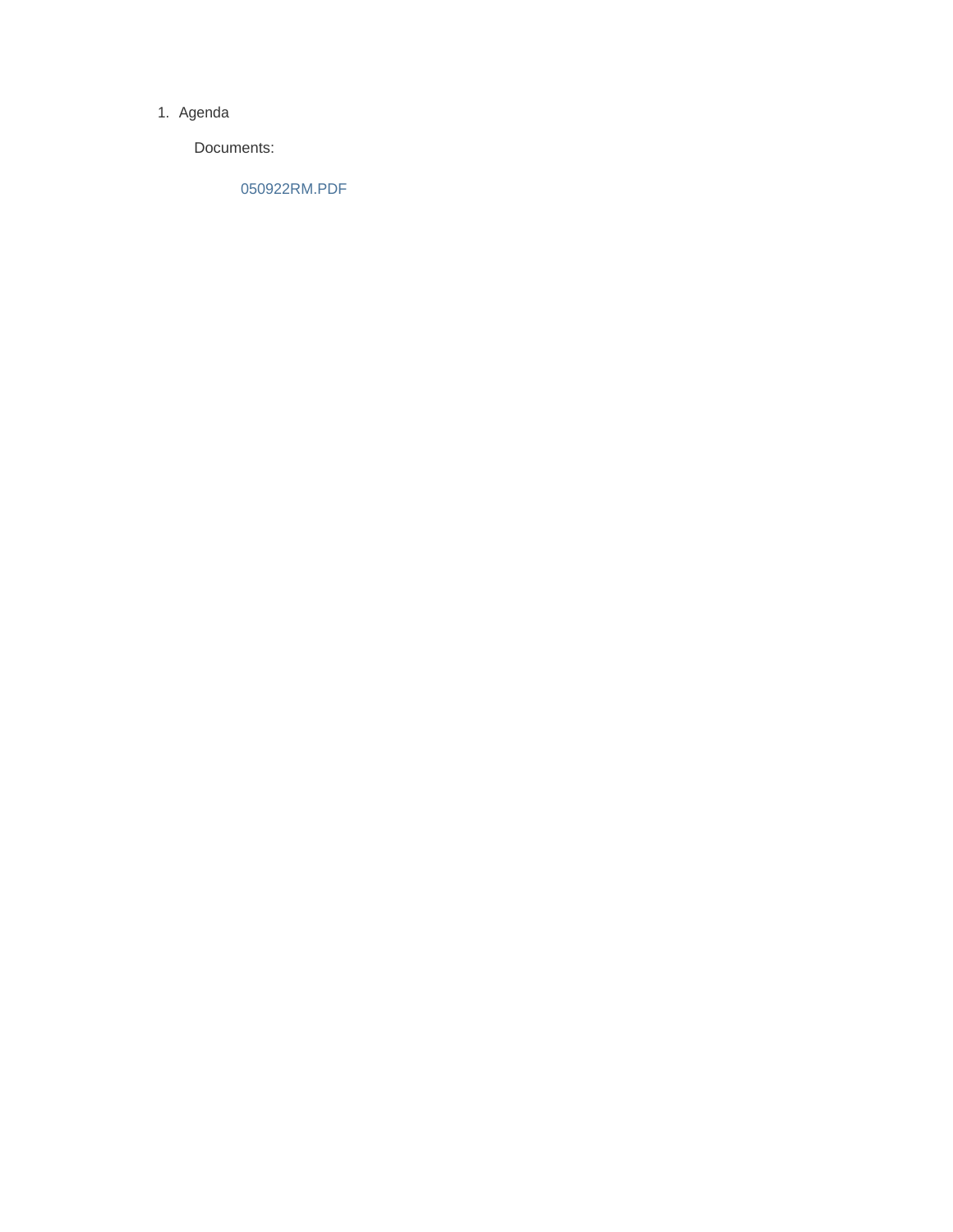

## **City of Marietta**

# **Meeting Agenda**

## **BOARD OF LIGHTS AND WATER**

*Steve "Thunder" Tumlin, Chairperson Alice Summerour, Vice Chair Bruce E. Coyle Terry G. Lee Brian Torras Mike Wilson Andy Morris*

| <b>Monday, May 9, 2022</b> | 12:00 PM | <b>City Council Chambers</b> |
|----------------------------|----------|------------------------------|

## **CALL TO ORDER:**

## **INVOCATION: Bruce Coyle**

## **PLEDGE OF ALLEGIANCE: Bruce Coyle**

## **I. MINUTES:**

### **Regular Meeting - April 11, 2022 20220436**

Review and approval of the April 11, 2022 regular meeting minutes.

## **II. APPOINTMENTS/PRESENTATIONS:**

## **III. SCHEDULED APPEARANCES:**

## **IV. BLW OPERATING DEPARTMENTS:**

### **Customer Care:**

## **Electrical:**

### **2022 Georgia Lineman's Rodeo 20220481**

Update on Marietta Power's participation in the Georgia Lineman's Rodeo held May 7, 2022 at Camp John Hope in Fort Valley, Georgia.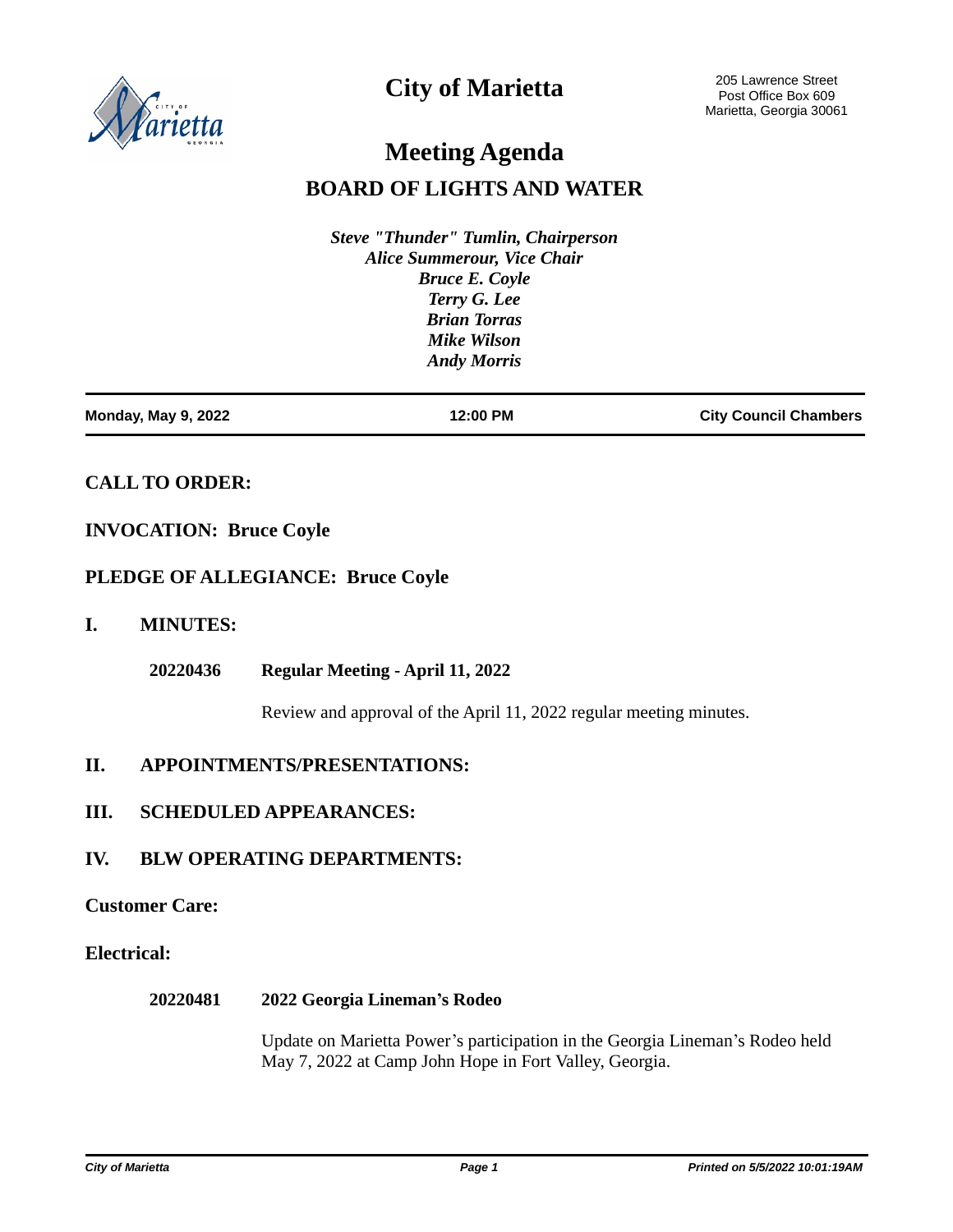### **Marketing:**

| 20220463 | Customer Choice                    |  |
|----------|------------------------------------|--|
|          | Update on Customer Choice efforts. |  |

## **Information Technology (IT):**

## **Water & Sewer:**

| 20220465 | <b>Water/Sewer Projects</b>                                                                                                                                |  |
|----------|------------------------------------------------------------------------------------------------------------------------------------------------------------|--|
|          | Update on major water/sewer projects.                                                                                                                      |  |
| 20220437 | <b>Water Professionals Appreciation Day/ National Drinking Water Week</b>                                                                                  |  |
|          | Recognition of staff during Georgia Water Professionals Appreciation Day which is<br>observed this month in conjunction with National Drinking Water Week. |  |
| 20220438 | <b>Cobb County-Marietta Water Authority</b>                                                                                                                |  |
|          | Monthly Cobb County-Marietta Water Authority report.                                                                                                       |  |

## **V. CENTRALIZED SUPPORT:**

## **Finance:**

| <b>20220431</b> | <b>BLW</b> Financials |
|-----------------|-----------------------|
|-----------------|-----------------------|

Review of BLW Finance reports for April 2022.

## **VI. COMMITTEE REPORTS:**

**Budget/ Rates Committee 20220439**

Report from May 9, 2022 Budget/ Rates Committee meeting.

#### **Adoption of FY2023 Marietta Board of Lights and Water Budget 20220440**

Resolution adopting the Annual Budget for the Marietta Board of Lights and Water for the fiscal year ending June 30, 2023.